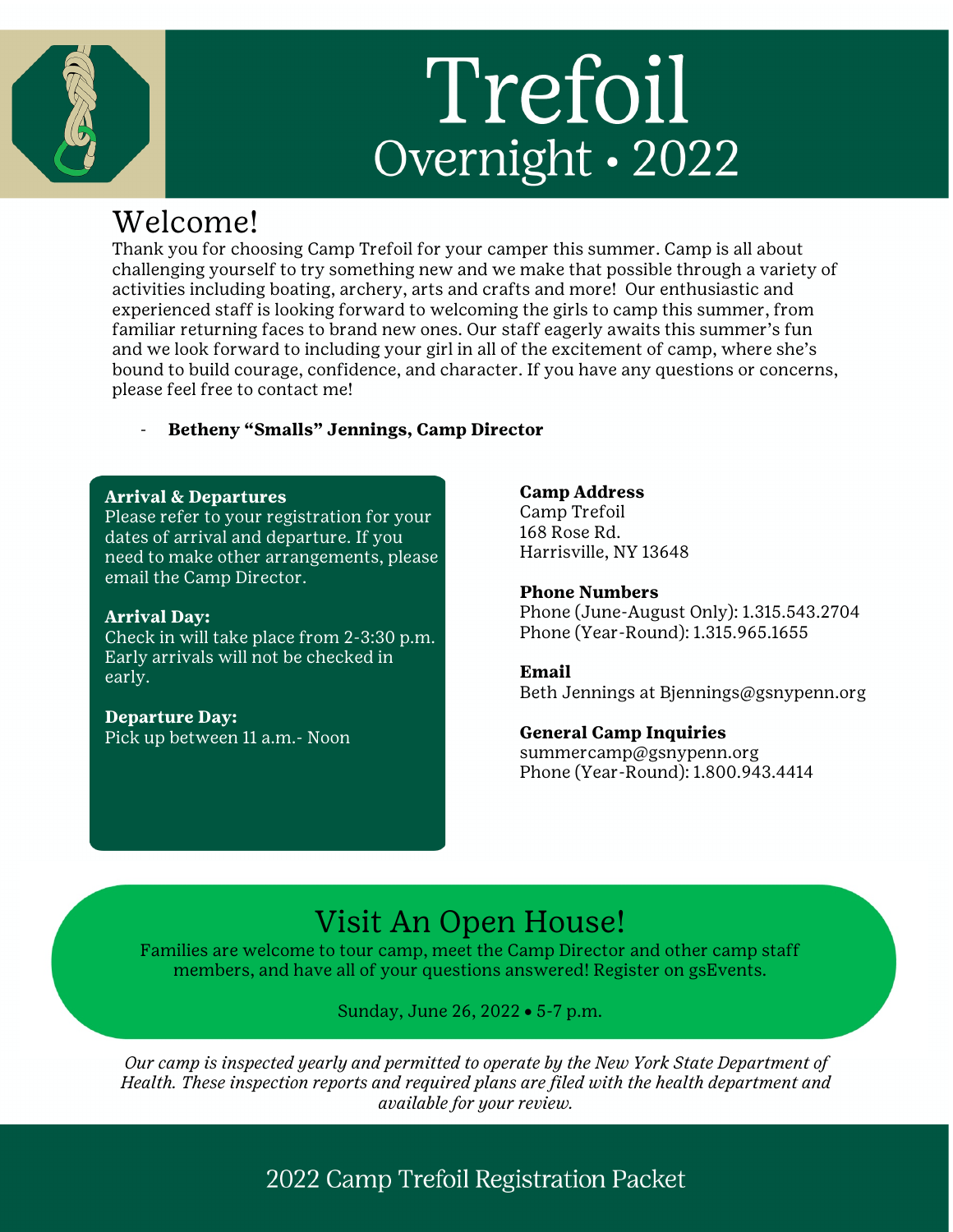# COVID-19 Protocols for Overnight Camp:

As the pandemic evolves, we're continuing to monitor local/state/federal guidance. Please refer to www.gsnypenn.org/covid19 for the latest COVID updates.

**Questions?** Contact Camp Director Beth Jennings at bjennings@gsnypenn.org.

**Our Mission:** Girl Scouting builds girls of courage, confidence, and character, who make the world a better place.

#### **Payment**

FINAL PAYMENT is due 2 weeks prior to the start of the program. Your camper cannot attend her camp if there is a balance due on the camper fee. Pay online through gsEvents. Online payment is due by June 24, 2022.

#### **Camp Forms**

All information and medical forms must be completed through gsEvents and JotForm online within 2 weeks of your camp session. If you need a hard copy of these forms, call 1.800.943.4414 or email summercamp@gsnypenn.org.

#### **Girl Scout Camp Goals**

- At Girl Scout Camp we provide opportunities for all campers to develop a sense of responsibility, qualities of leadership and an awareness of the capacities of all people.
- At Girl Scout Camp we provide activities to all girls designed to develop resourcefulness, initiative, self-reliance and recognition of the worth and dignity of each individual.
- Girl Scout Camp stimulates each girl's awareness of the scope of nature and develop a sense of responsibility for its conservation and its resources.

# **Diversity and Inclusion at Girl Scout Camp**

Girl Scouts has a strong commitment to inclusion and diversity, and we embrace girls of all abilities and backgrounds into our wonderful sisterhood. Inclusion is at the core of who we are; it's about being a sister to every Girl Scout and celebrating our unique strengths. Girl Scouts welcomes all girls to our camps, regardless of race, ethnicity, background, disability, family structure, religious beliefs, sexual orientation, gender identity, and socioeconomic status. If a girl is recognized by her family, school and community as a girl and lives culturally as a girl, Girl Scouts is an organization that can serve her in a setting that is both emotionally and physically safe.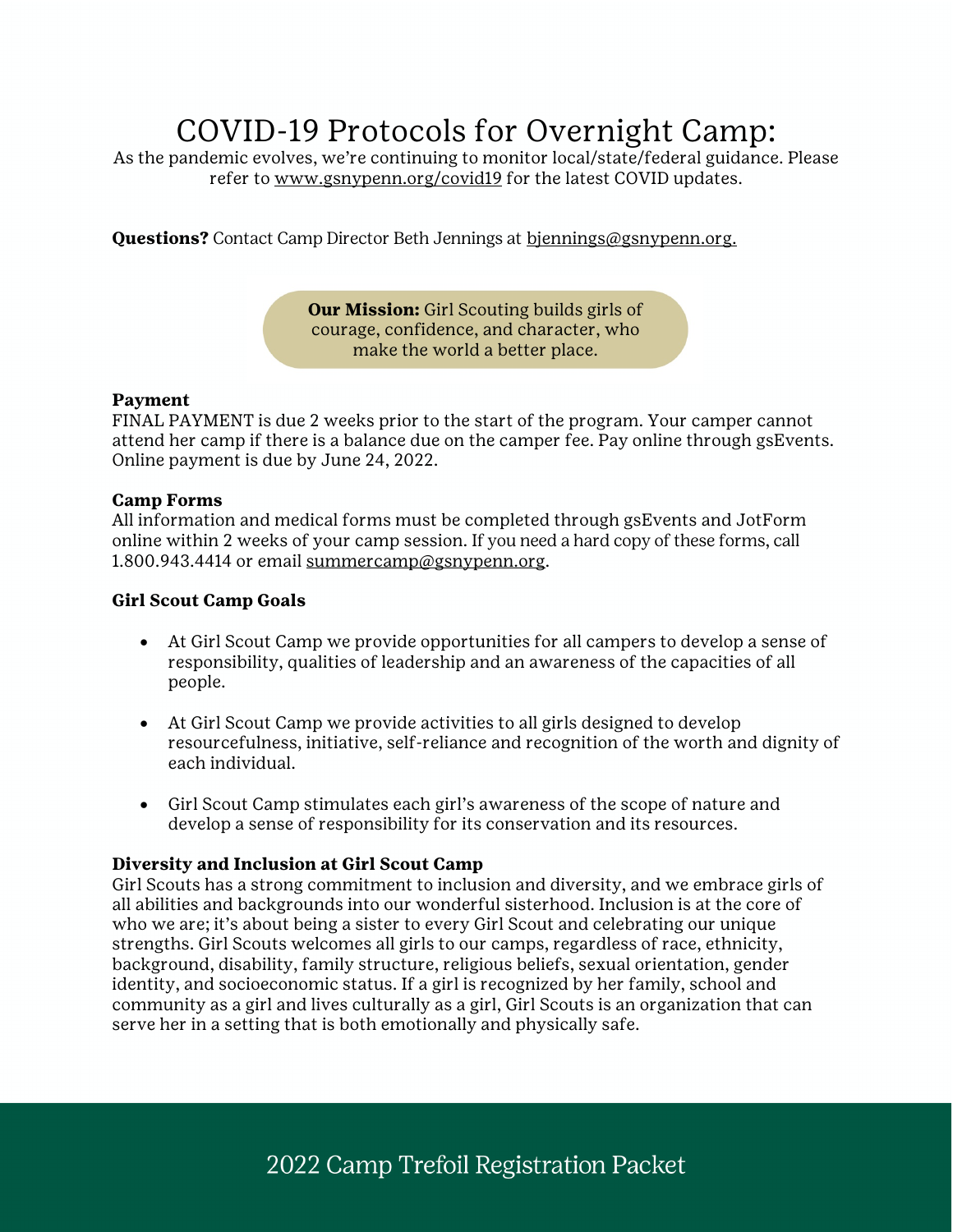#### **Camp Check-In Process**

Upon arrival, campers will meet the Camp Director and receive their check-in instructions. Each camper will participate in a health-related check-in process, including a COVID-19 screening questionnaire, checking for lice and visiting with the camp Health Supervisor. Finally, each camper gets dropped off at their unit with their counselors for the week. Each camper, regardless of age, must be escorted by a parent or guardian through the check-in process until dropped off under their as-signed counselors' care. The Trading Post (camp store) will be open throughout check-in. Please do not bring pets to camp check-in for the safety of all campers.

#### **Camp Check-Out Process**

Each camper must be signed out by an approved adult (as indicated in JotForm). This adult must show photo ID at the time of check-out. Counselors will keep a watchful eye over their assigned campers until each camper is fully checked-out. Your girl's counselors will share any pertinent information with you at this time. Please do not be late picking up your camper as she will be expecting you at that time and excited to share her experiences of the week! Please do not arrive earlier than the specified check-out time as campers will still be busy with their camp activities. If you need to pick up your child early, please notify the Camp Director in advance.

#### **Getting To and From Camp**

Transportation is not provided by the camp. All campers and their families must make their own arrangements for arrival and departure. If a camper who is of legal driving age would like to drive herself to camp, please contact the Camp Director as soon as possible to discuss if this is an appropriate option for your particular situation.

#### **Cell Phone Policy**

We believe "unplugging" at camp is very, very important for our campers! When a camper unplugs at camp they have the opportunity to focus on building positive relationships with peers, learn responsibility, and be fully immersed in a community. For these reasons and so many more, do not disrupt the camp experience by sending cell phones or other electronics to camp with your camper. Please see the "Keeping in Touch" section for other options. If your camper is found with a cell phone, the phone will be held in the Camp Director's office until check-out.

#### **Health and Safety**

The first concern of all camp staff is the health and safety of the campers. All staff members participate in pre-camp training to prepare them for the summer, and Trefoil Adventure Center is licensed by the New York State Department of Health in St. Lawrence County and is inspected twice each summer. Additionally, Trefoil is accredited by the American Camp Association (ACA) and also meets the health and safety requirements of Girl Scouts of the USA. Parents will be notified by telephone if their camper experiences any illness or injury that requires attention from emergency medical services or if they need to be transported off of camp to obtain medical services. We will also call you to discuss issues such as strains/sprains, vomiting, or if your camper has to spend the night in the Health Lodge for any reason. Additionally, we will call you if your camper is experiencing frequent feelings of missing home or makes frequent trips to the Health Lodge for a routine issue that becomes ongoing, such as upset stomach, frequent headaches, etc.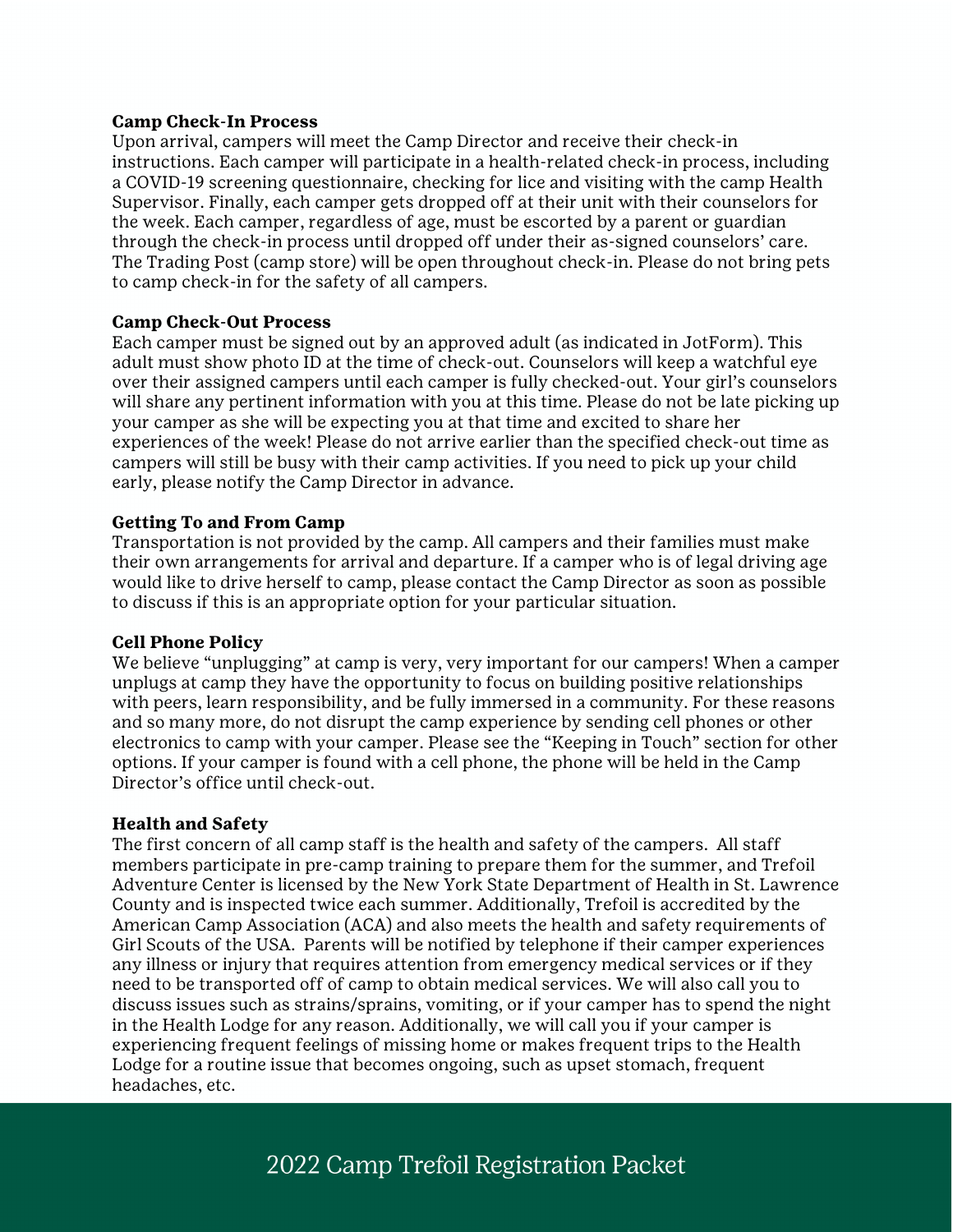#### **Completing Health Forms**

Current health information is necessary for every camper who attends overnight camp, including a record of vaccinations. Forms must be completed online at least two weeks prior to the camp session. The Health History information must be current within six months of camp and should be completed by the parent or guardian. All campers are required to have a physical within 12 months (1 year) of the date they go to camp and provide up-to-date record of vaccinations.

#### **Prescription Medications**

All medications (prescription and over-the-counter) must be given to the camp health supervisor at check-in in the original container. Per New York State law, all campers must have permission to dispense both prescription and non-prescription medications (i.e. Benadryl, Tylenol, Ibuprofen, etc.) completed and signed by the camper's physician. The container must be labeled with the issuing physician's direction for use and clearly marked with the camper's name, date, dosage, and times to be given. Please be sure to pick up medication from the camp health supervisor at check-out.

#### **Non-Prescription Medications**

We stock many common over-the-counter medications at camp (i.e. Benadryl, Tylenol, Ibuprofen, etc.) so it is not necessary for you to provide these medications for your girl. If you have any questions regarding what medications are stocked at camp, please feel free to contact the Camp Director. In addition to the physician's signature mentioned above, dosages allowed for the camper must be completed. This form must be completed yearly for each camper. Medications will not be given unless this form is completed and signed by the physician.

#### **Bullying Prevention**

Bullying is when one or more people exclude, tease, taunt, gossip, hit, kick, or put down another person with the intent to hurt another. Bullying happens when a person or group of people want to have power over another and use their power to get their way, at the expense of someone else. Bullying can also happen through cyberspace: through the use of e-mails, text messaging, instant messaging, and other less direct methods. This type of bullying can also lead to persons being hurt during or between the camp sessions and be especially hurtful when persons are targeted with meanness and exclusion.

At Camp Trefoil, bullying is inexcusable, and we have a firm policy against all types of bullying. Our camp philosophy is based on our mission statement which ensures that every camper has the opportunity to build courage, confidence and character. We work together as a team to ensure that campers gain self-confidence, make new friends, and go home with great memories.

Unfortunately, girls who are bullied may not have the same potential to get the most out of their camp experience. Camp leadership addresses all incidents of bullying seriously and trains staff to promote communication with their staff and their campers so all members of the camp community will be comfortable alerting us to any problems during their camp experience and between camp seasons. Every person has the right to expect to have the best possible experience at camp, and by working together as a team to identify and manage bullying, we can help ensure that all campers and staff have a great summer at all of our properties. We ask that you encourage your daughter to alert her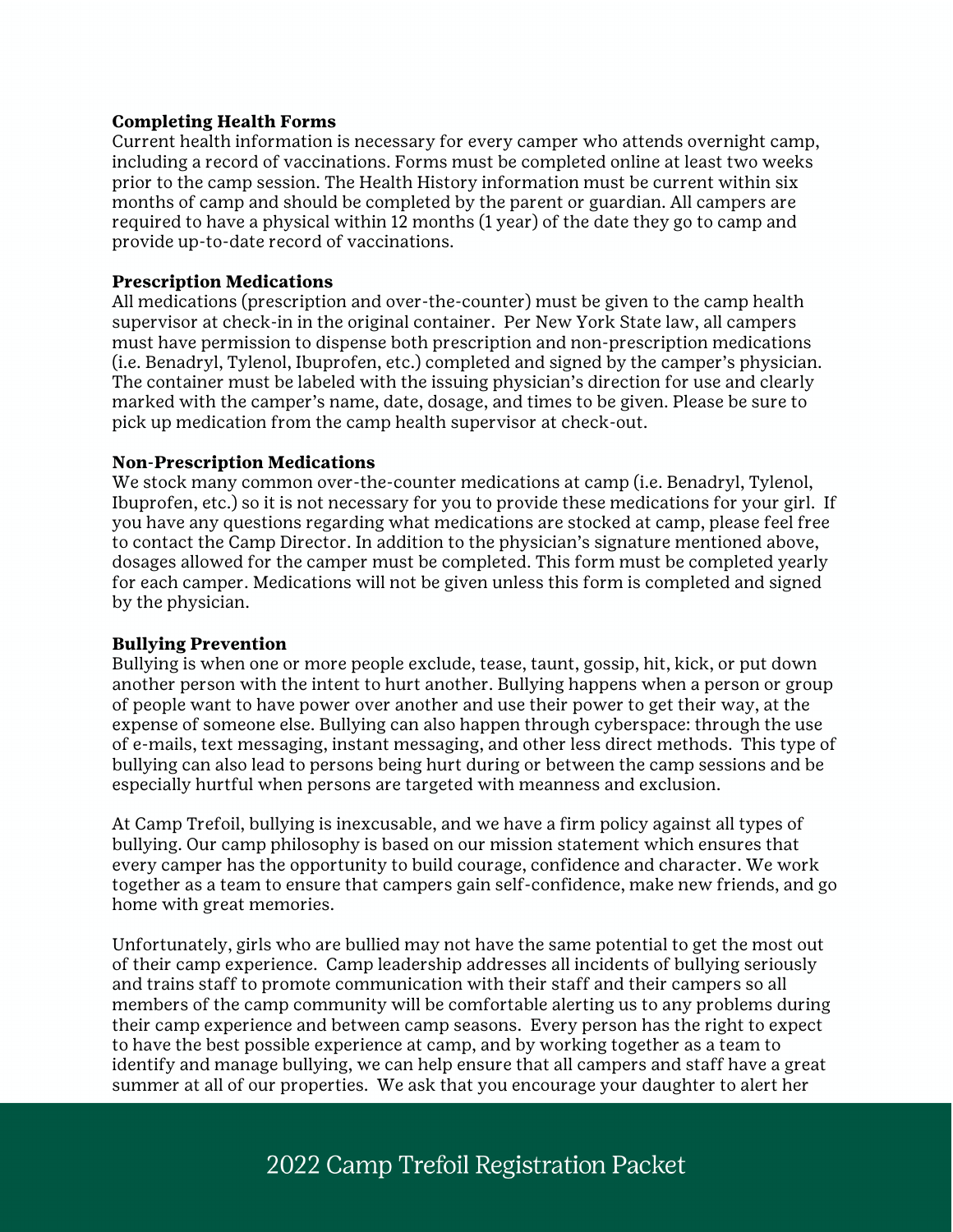staff and/or the Camp Director immediately if she feels she is experiencing any situation that makes her uncomfortable so that we can address the situation immediately.

#### **Visitors**

Visiting campers during the camp session is not permitted! This policy is in place for the safety of all campers. If you would like to tour the camp ahead of time with your camper, please attend one of the Open Houses or contact the Camp Director to make arrangements.

#### **Camper Release From Camp**

Leaving camp, except at the designated times, is strongly discouraged. If a camper needs to leave camp for any reason other than a function of camp, a parent/guardian is responsible for transportation and needs to make prior arrangements with the Camp Director. Campers will be released only to those listed on their camper release form.

#### **Swimming**

Each girl's swimming ability is evaluated on the first day of each new camp session to confirm placement in a certain swim area. This is the area the camper will be able to swim in throughout the week.

#### **Bunk Placement**

Girls are assigned to specific cabins based upon age and other requests. If you would like your girl to be in a cabin with a bunkmate, please indicate this on the JotForm. Requests must be received prior to your camper's arrival. Each camper may only request one bunkmate to bunk with, and buddies must both put each other's name down. Bunkmates must be of a similar age.

Remember that girls meet many new friends while at camp! Three to four staff are housed in each unit, and staff do not sleep in the same cabins as campers. If you have any questions, please contact the Camp Director.

#### **Food and Meals**

Three well-balanced meals, as well an afternoon snack, are provided daily. In order to prevent attracting animals or insects into living quarters, please do not send candy, gum or food of any kind with your camper.

#### **Dietary Needs**

It is our goal to ensure that every camper has an enjoyable experience while at camp. We regularly accommodate vegetarian, gluten-free, dairy-free and nut-free campers. If your camper has an allergy to certain foods or requires a special diet, we will happily work with you to meet those needs. Please contact the Camp Director as soon as possible to discuss any concerns you may have regarding your girl's diet while at camp.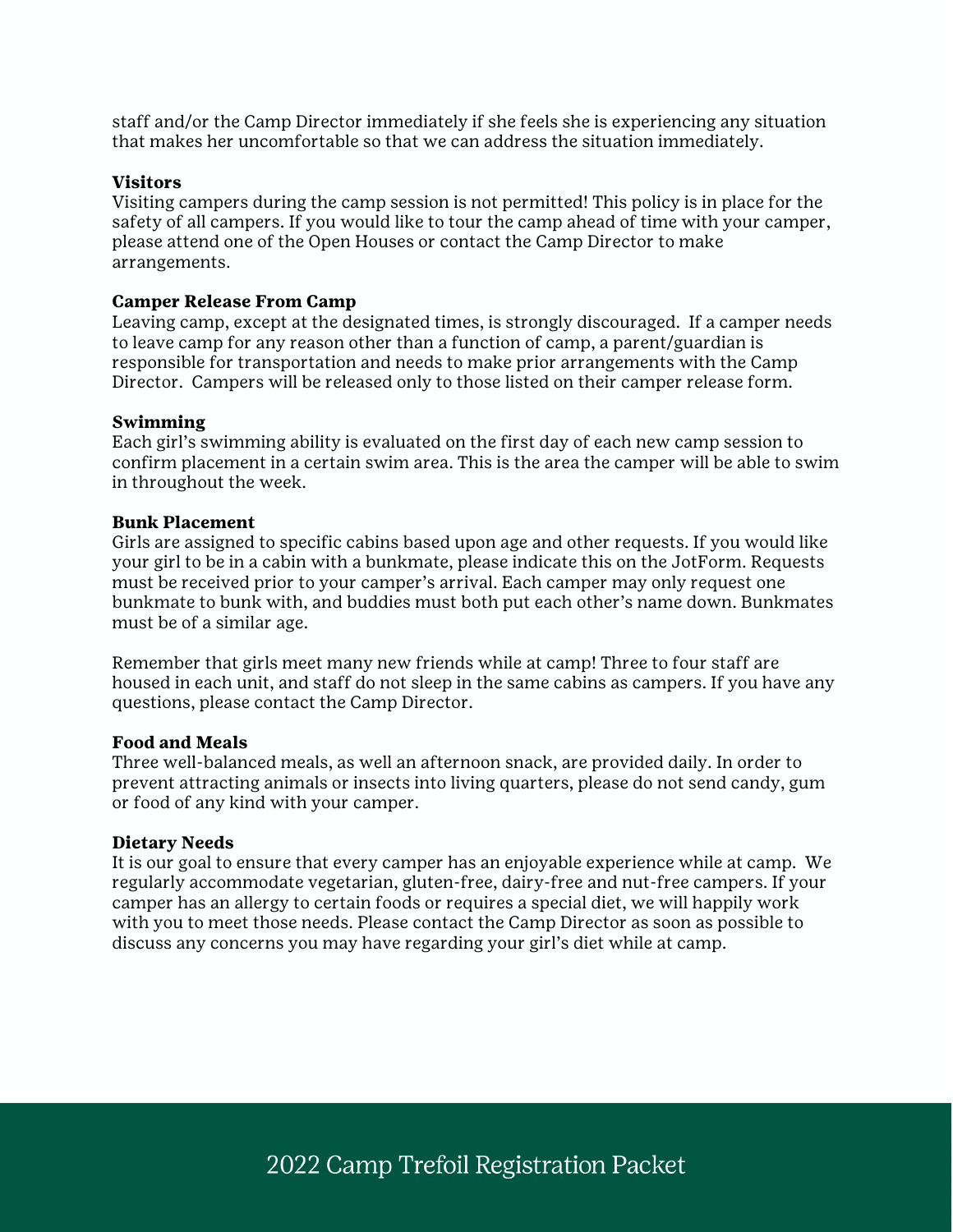#### **Program and Personal Equipment**

For all general camp programs, the camp will provide all necessary equipment required for the program delivery. Parents and campers are provided with a packing list of personal items, located at the end of this guide. If your girl wishes to bring a personal item such as a lifejacket, archery bow, etc., please contact the Camp Director prior to arriving at camp. For the safety of the other campers, some items, such as an archery bow, may need to be secured outside of your daughter's possession. Campers are allowed to bring pocket knives to camp, however, they should only be brought to camp if the camper has had prior experience safely utilizing a pocket knife. If a camper utilizes a pocket knife in an unsafe manner, it will be confiscated and kept in the camp office until the end of the camp session. Most campers do not need a pocket knife to have a successful camp experience. *Please remember that Girl Scouts of NYPENN Pathways is not responsible for items lost or damaged at camp.*

# **No Tolerance Policy**

Girl Scouts of NYPENN Pathways, Inc. is committed to protecting the health, safety, and welfare of all campers and staff, eliminating accidents that result from the use of alcohol and illegal drugs. As such, the use of alcohol or illegal drugs at camp is strictly prohibited and will not be tolerated. Any violations of this policy will result in the camper or staff member being asked to leave camp. Parents will be notified immediately and will be required to provide transportation for their child to return home.

#### **Missing Home While at Camp**

New campers, and sometimes even experienced campers, may miss home while they're at camp. This is natural and should not spoil the fun of camp! Here are some tips to help your family prepare for the experience of your camper staying away from home at camp:

- Involve your camper in the decision to go away to camp! Get her involved in the planning, what camp will be like, and get her excited about the activities and picking them out online.
- Explain what the camp counselor's role in her camp experience is, and let her know that they are there to help. Counselors want their campers to be happy, content and to have them best time ever! Counselors will treat any feelings of missing home with care and compassion should they arise.
- We encourage you to attend an open house at camp to see where your camper will sleep, eat, play and more.
- Many times a camper just needs to know you are proud of her independence and willingness to enjoy her camp adventure. Build her up, and tell her how proud you are of her for stepping out of her comfort zone!
- Test out short stays away from home prior to camp —campers who have spent time at sleepovers, day camps, or Girl Scout weekend encampments have more success their first time at overnight camp.
- Remind your camper that it's totally normal to miss home while at camp. We love home and so many things about it, and it's okay to miss home!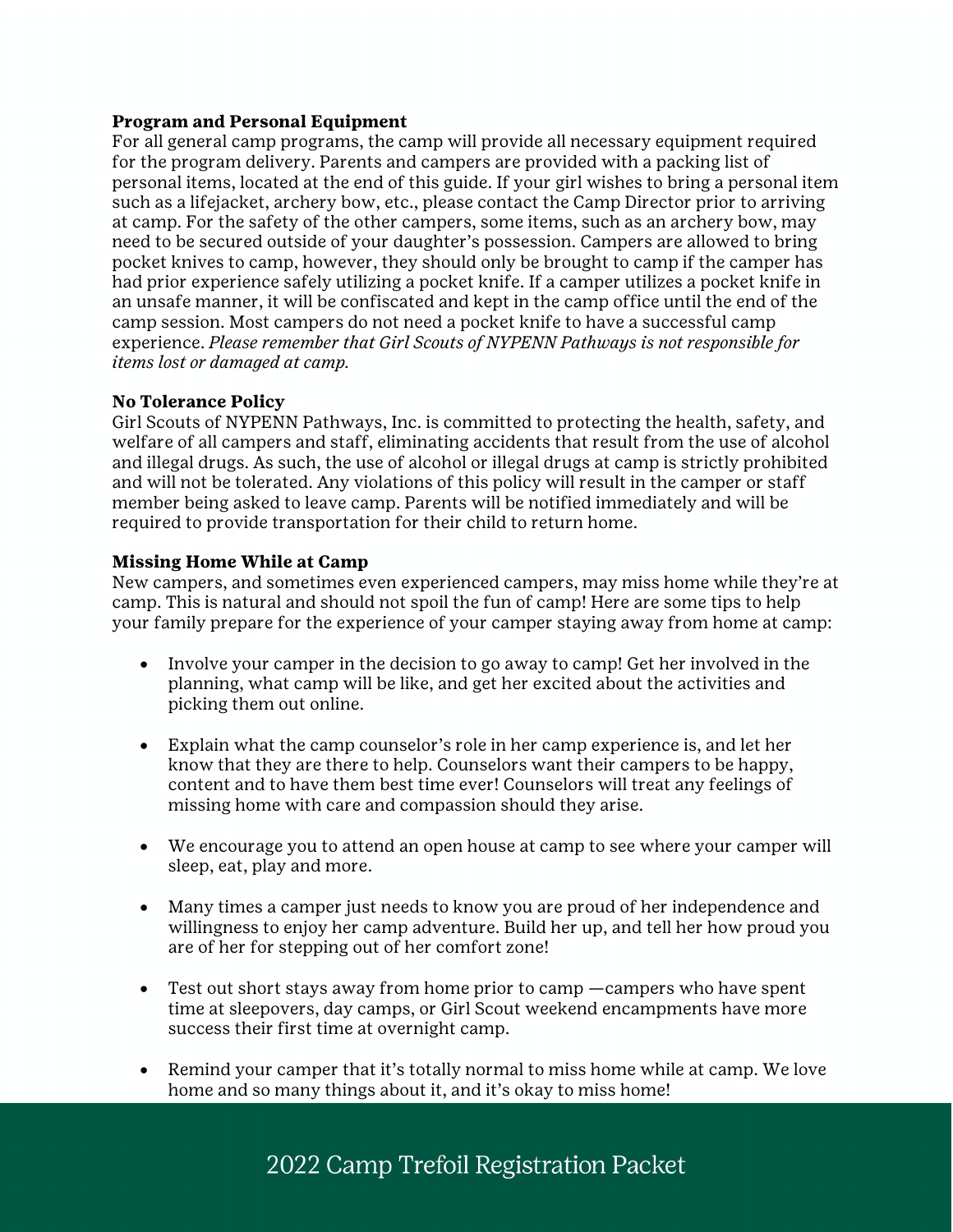- Do NOT promise a phone call home, as we do not allow campers to call home for check-ins. It is just a few days away! Parents can write to their campers and campers can also write home.
- Do NOT make deals that you will pick them up whenever they want if they are struggling. For campers, knowing that there is a "way out" from camp can stunt the natural growth process of missing home, working through those feelings, and then adapting to their new experience.
- As a parent, remember that camp is a place to grow. We know how difficult it can be to be apart from your child, but we at camp know that this time apart will do worlds of good for your girl!

#### **Photography**

We try our best to take as many photos of camp as we can and to share them with you, as we enjoy sharing the fun we are having! Photos are posted to our camp Facebook page at least once a week. When photos are taken, our staff members work hard to cover all aspects, ages, and activities of camp in an efficient manner, while remaining unobtrusive in those activities. Please understand that our staff work hard to cover as many parts of camp as possible, but when there are photo updates, not every camper will be in every photo update. If you have any concerns about your camper during her camp week, please contact the Camp Director and we will gladly provide an update on how your camper is doing. If you do not want your camper to appear in any photo updates, please indicate this in the waiver section of the JotForm paperwork.

#### **Keeping in Touch**

There are a couple of ways to keep in touch with your camper throughout their stay at camp. Standard mail is our camper's favorite way to receive mail! If you would like a camper to receive mail on the first opportunity at camp, mail your letter a few days prior to the beginning of the camp session.

Sample Envelope Label: Susie Camper, (Unit) Camp Trefoil 168 Rose Rd. Harrisville, NY 13648

If you have a concern about how your camper is doing while at camp, please feel free to call and speak to the Camp Director! Campers will not be called to the phone, but the Camp Director will check on your camper and return your call. Campers are not allowed to use the camp phone but they are encouraged to write home.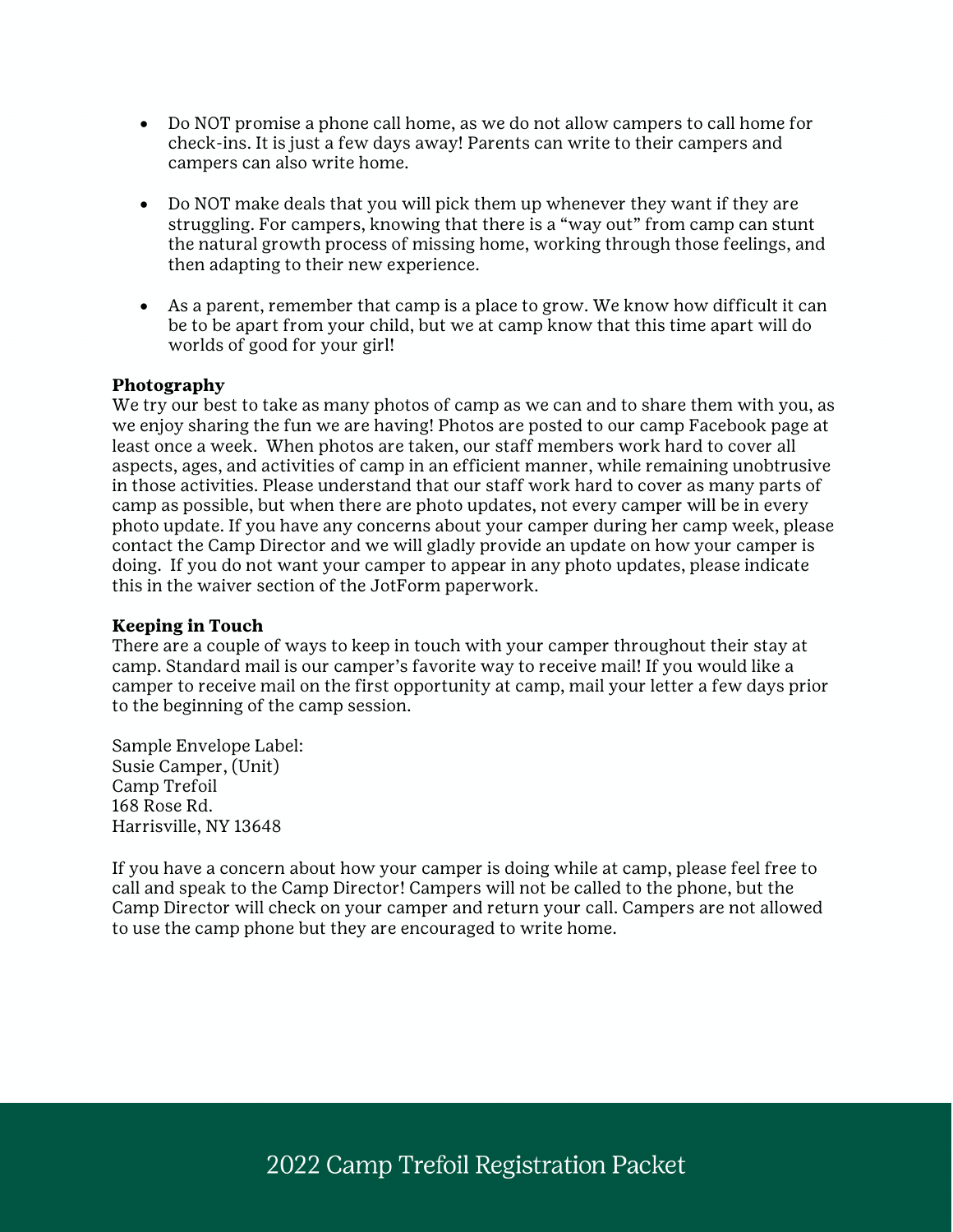# **Trefoil FAQ (Frequently Asked Questions)**

Whether you're sending your camper away to camp for the first time or the 12th time, you'll probably have questions! Here is a list of the most frequently asked questions and their answers. If your question is not listed, please feel free to contact the Camp Director.

#### **Who are the staff members?**

Our camp staff members are enthusiastic, talented and caring individuals who are selected based on their experience, ability to serve as positive role models, and genuine desire to work with children. Staff members have a variety of talents to help your girl learn and grow at camp, ranging from the performing arts to outdoor living skills! Many of our staff return year to year, and new staff members are recruited from the greater Girl Scout community, as well as local colleges and universities. Background checks and extensive interviews are completed for all staff members. Staff members working directly with campers at Camp Trefoil are at least 18 years-old.

#### **What safety standards are followed?**

Our camp is required to meet established standards for health and safety, site, program and personnel, which are set by state and local health departments, Girl Scouts of the U.S.A, and the American Camp Association (ACA). Trefoil is inspected twice a summer by the St. Lawrence County health department.

# **What is ACA?**

The American Camp Association is a national organization that sets the highest standards for the camping industry, which include the oversight of health and safety of campers and staff, and the delivery of quality programming. Being an American Camp Association accredited facility means we have agreed to meet standards higher than that of our state health department, in order to ensure the highest possible quality of programming. Trefoil is reaccredited every 5 years.

# **What training does the staff receive?**

Staff receive an extensive training prior to the arrival of all campers. Training includes activity programming and outdoor skills, health and safety, emergency procedures, age level characteristics, meeting camper needs, supporting campers who are missing home, and much more. Staff members who supervise and instruct trips or specialty activities are required to have additional training and qualifications.

# **What if my girl needs medical attention?**

Trefoil is staffed with a Health Supervisor whose certification and training level is in compliance with NYS Department of Health requirements. The Health Supervisor is on site 24/7 while camp is in session and oversees the routine health care and administration of medications for all campers and staff. The Health Supervisor is trained to identify health issues that require more advanced medical attention. Parents will be notified in the event of an emergency.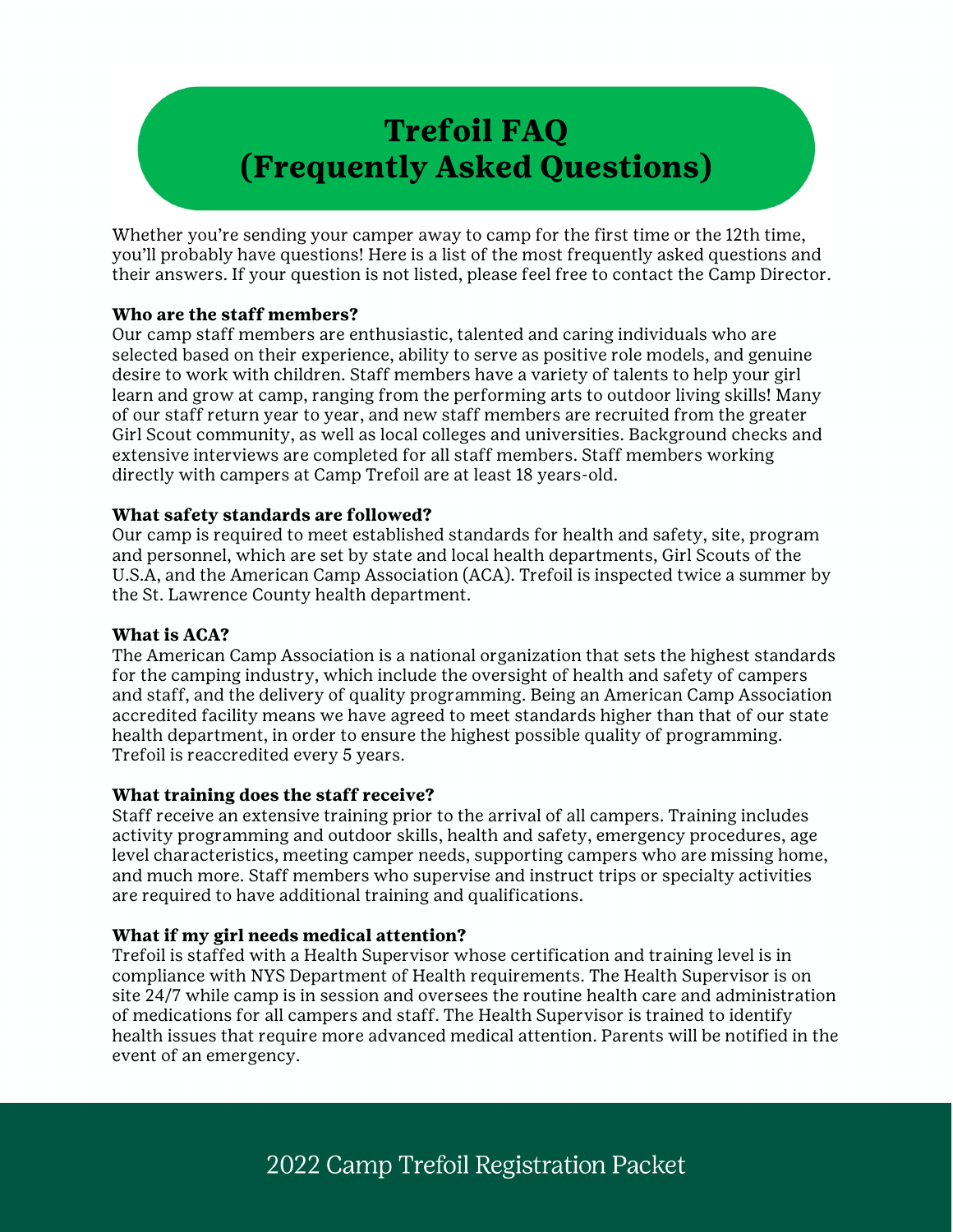#### **What are the ratios of staff to campers?**

The ratio at overnight camp of Counselor to campers is based upon ages of the campers and follows GSUSA Guidelines. The adult to camper ratios are:

Daisies/Brownies (1st, 2ndand 3rdGrade) 1:6 Juniors (4th and 5thGrade) 1:8 Cadettes (6th, 7<sup>th</sup> and 8thGrade) 1:10 Seniors (9<sup>th</sup> and 10<sup>th</sup> Grade) 1:12 Ambassadors (11<sup>th</sup> and 12<sup>th</sup> Grade) 1:12

Our overall ratio of campers to staff (counting all staff members and all campers) is around 1 staff member for every 4 campers.

#### **Can I mail a care package with food in it or send food with my camper to camp?**

Care packages are encouraged, but please no food in packages or luggage. It attracts those unwanted animals to explore the units.

#### **What activities will my girl participate in?**

Each camper who enrolls in Camp or Day Camp gets the opportunity to participate in her choice of activities. These activities include arts and crafts, field games, teambuilding, low and high ropes course, outdoor cooking, archery, swimming, boating, nature activities, hiking, fishing and outdoor living skills. If you have any questions about what certain activities entail or need assistance in choosing your activities, please contact the Camp Director.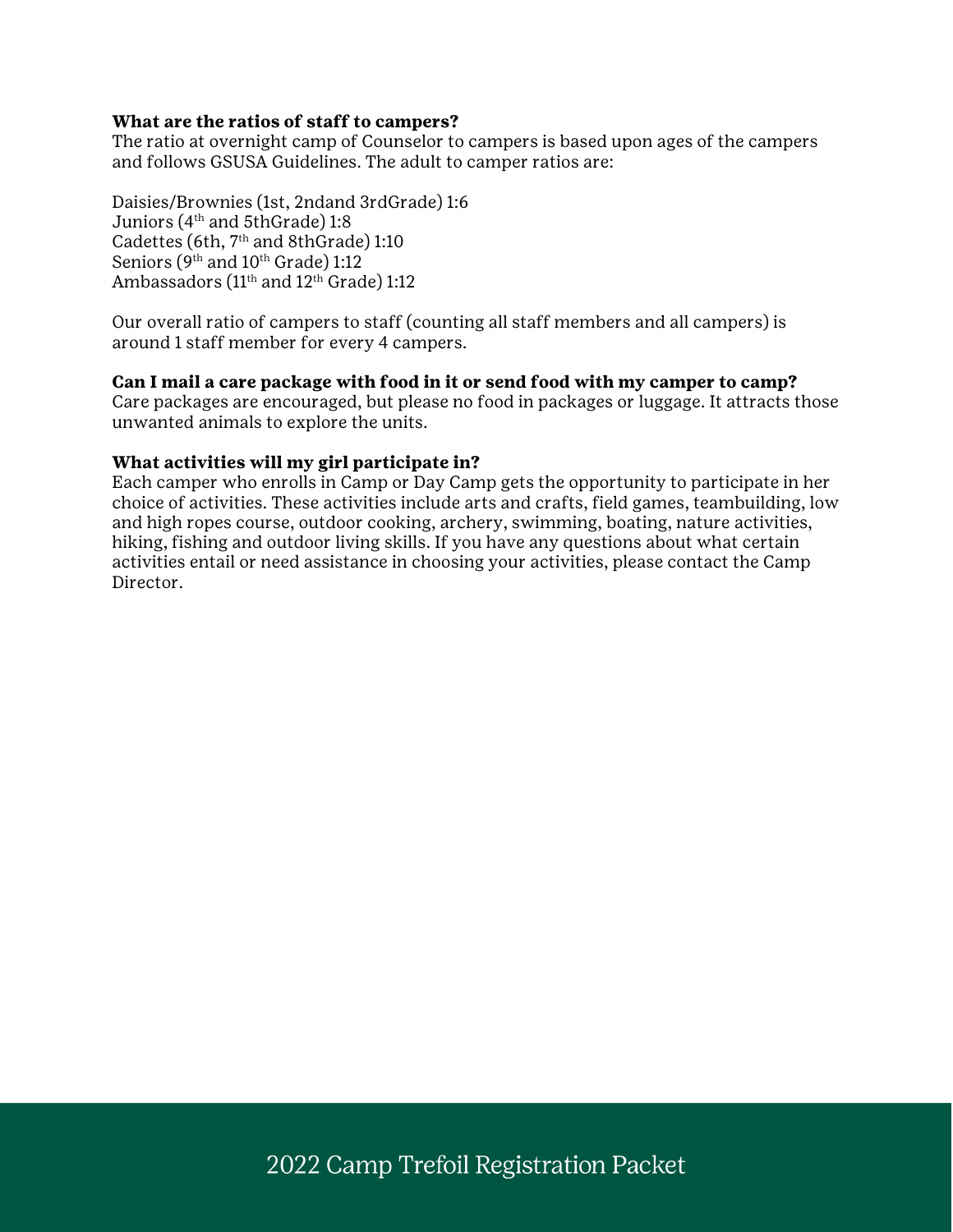# **Packing List for Overnight Camp:**

Water bottle

 Sunglasses Chapstick Sit-Upon Bandana

**Optional:**

Small day pack or tote bag

Camera (non-digital is preferred)

Flip-flops for the shower and waterfront

A well-prepared camper will have more fun at camp. These recommended quantities are for a 6-day, 5-night overnight camp. If your camper is participating in a trip, you will receive a special packing list for additional trip items. PLEASE LABEL EVERYTHING WITH YOUR CAMPER'S NAME. Items should be packed in an easy-to-carry duffel bag, laundry bag or lightweight suitcase. Please pack so that you can manage repacking and moving your own bag! Please check the weather forecast prior to your camp session to assist with your packing.

 2 pairs of long pants/jeans 5 pairs of shorts Shirts (short and long sleeved for cool nights and mosquito protection) 2 Sweatshirts (minimum) 2 pairs of pajamas (1 warm pair) Rain gear (raincoat or poncho with a hood and waterproof boots or shoes) 7 pairs of socks (minimum) 7 pairs of underwear (minimum) Pen and stationary with envelopes or postcards and stamps Flashlight/Headlamp with extra batteries Insect repellant (non-aerosol, containing less than 12% DEET) Plastic bags for covering sleeping gear or packing wet items Light colored article of clothing for tie-dye (100% cotton works best) 2 pairs of sneakers or tie shoes; no sandals, clogs, Crocs or open toed shoes Warm sleeping bag/twin bedding (a 'stuff sack' is recommended for easy transport) Hat with a visor 2 bathing suits Extra blanket—some nights get quite cold! Pillow Laundry bag 2 Towels for showering and swimming Deodorant (non-aerosol) Soap and shampoo Toothbrush and toothpaste Comb or brush Sunscreen (at least SPF 15) Other toiletries **DO NOT BRING:** Cell phones, iPods, tablets, MP3 players, computers, gum or candy, food, scented sprays or lotions, valuables, video games, weapons \*They will be taken and held by the Camp Director until the end of the session. **Lost and Found**

Girl Scouts of NYPENN Pathways is not responsible for items lost or damaged at camp. All items must be marked with the camper's full name and all valuables must be left at home. Any items left at camp are only held until the end of the camp season. Please contact your Camp Director to make arrangements for picking up lost items prior to camp end.

# 2022 Camp Trefoil Registration Packet